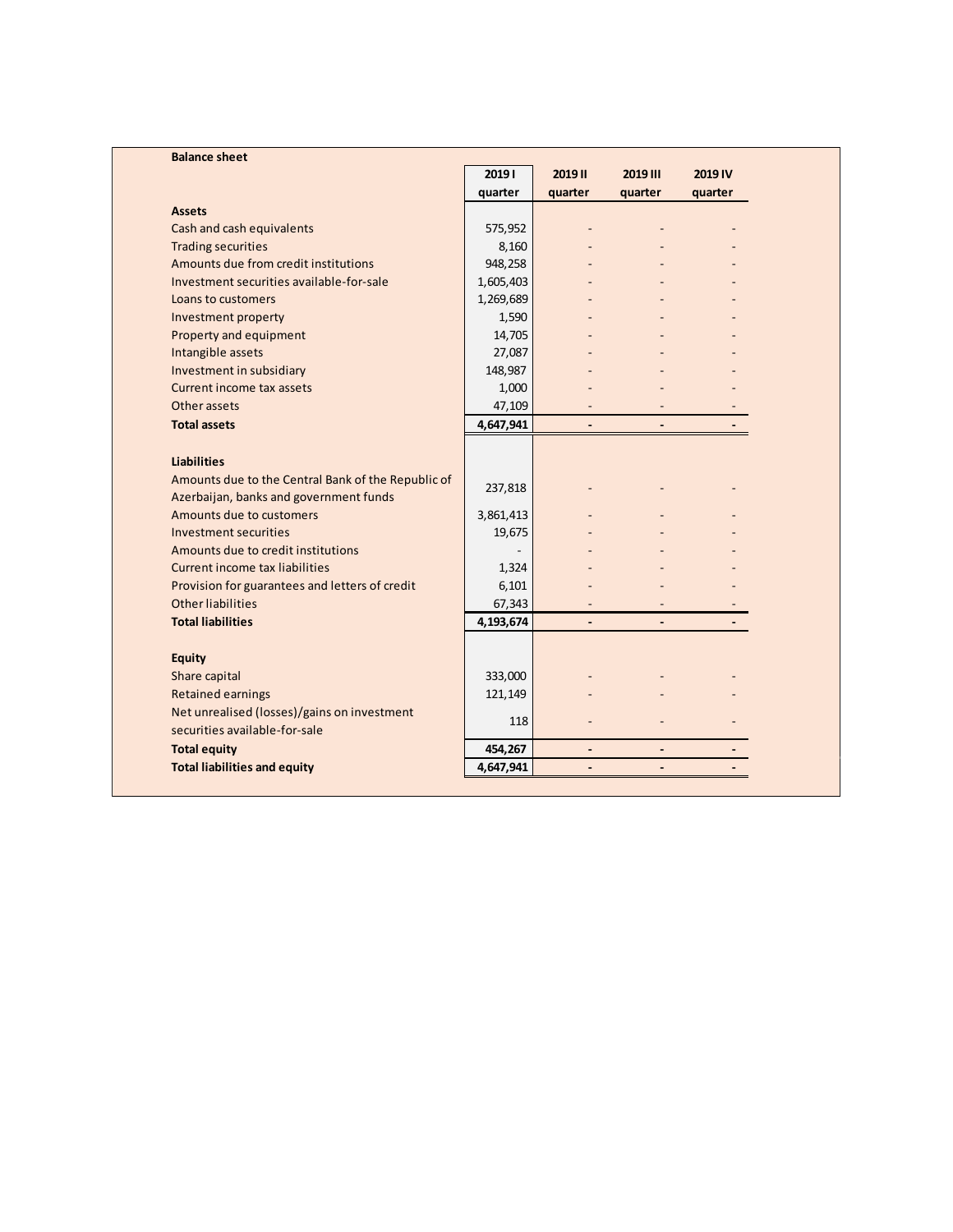## **Profit and loss statement**

|                                             | 20191     | 2019 II                      | 2019 III |                          | Year      |  |
|---------------------------------------------|-----------|------------------------------|----------|--------------------------|-----------|--|
|                                             | quarter   | quarter                      | quarter  | quarter                  |           |  |
| Interest income                             | 52,558    |                              |          |                          | 52,558    |  |
| Interest expense                            | (10,092)  |                              |          |                          | (10,092)  |  |
| <b>Net interest income</b>                  | 42,466    | $\qquad \qquad \blacksquare$ |          | $\overline{\phantom{0}}$ | 42,466    |  |
| Provisions                                  | (514)     |                              |          |                          | (514)     |  |
| Net interest income after provision for     |           |                              |          |                          |           |  |
| impairment of interest bearing assets       | 41,952    |                              |          |                          | 41,952    |  |
|                                             |           |                              |          |                          |           |  |
| Net fee and commission income               | 4,732     |                              |          |                          | 4,732     |  |
| Net gains from securities                   | (9)       |                              |          |                          | (9)       |  |
| Net gains/(losses) from foreign currencies: | 4,686     |                              |          |                          | 4,686     |  |
| Other income                                | 144       |                              |          |                          | 144       |  |
| <b>Non-interest income</b>                  | 9,553     |                              |          | $\overline{\phantom{0}}$ | 9,553     |  |
|                                             |           |                              |          |                          |           |  |
| Personnel expenses                          | (9, 374)  |                              |          |                          | (9, 374)  |  |
| General and administrative expenses         | (4, 259)  |                              |          |                          | (4, 259)  |  |
| Depreciation and amortisation               | (2, 192)  |                              |          |                          | (2, 192)  |  |
| <b>Non-interest expenses</b>                | (15, 825) | $\qquad \qquad \blacksquare$ |          |                          | (15, 825) |  |
|                                             |           |                              |          |                          |           |  |
| (Loss)/profit before income tax expense     | 35,681    |                              |          | $\overline{\phantom{0}}$ | 35,681    |  |
| Income tax expense                          |           |                              |          |                          |           |  |
| Net (loss)/profit for the year              | 35,681    |                              |          |                          | 35,681    |  |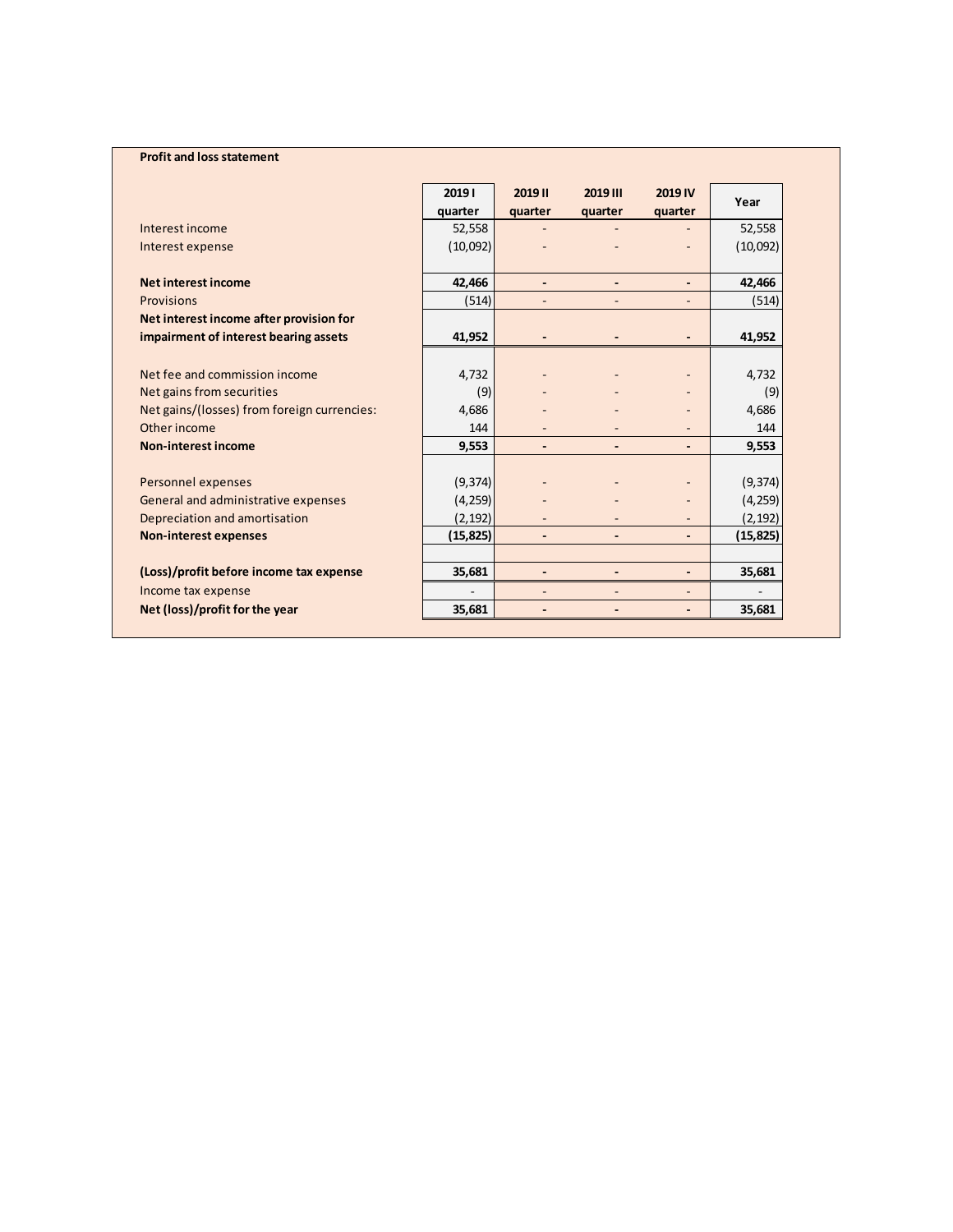|                                                                  | 20191                    | 2019 II                  | 2019 III                 | 2019 IV                  | Year       |
|------------------------------------------------------------------|--------------------------|--------------------------|--------------------------|--------------------------|------------|
|                                                                  | quarter                  | quarter                  | quarter                  | quarter                  |            |
| <b>Cash flows from operating activities</b>                      |                          |                          |                          |                          |            |
| Interest received                                                | 50,208                   |                          |                          | L.                       | 50,208     |
| Interest paid                                                    | (9,688)                  |                          |                          | ÷,                       | (9,688)    |
| Net fees received                                                | 4,732                    |                          |                          | $\overline{a}$           | 4,732      |
| Realised gains less losses from dealing in foreign currencies    | 4,686                    |                          |                          | $\overline{a}$           | 4,686      |
| Personnel expenses paid                                          | (9, 374)                 |                          |                          | $\overline{a}$           | (9, 374)   |
| General and administrative expenses paid                         | (4, 259)                 |                          |                          | ٠                        | (4, 259)   |
| Other operating received/(paid)                                  | 135                      |                          |                          | $\overline{a}$           | 135        |
| Cash flows from operating activities before changes in operating |                          |                          |                          |                          |            |
| assets and liabilities                                           | 36,440                   |                          |                          | -                        | 36,440     |
| Net (increase)/decrease in operating assets                      |                          |                          |                          |                          |            |
| <b>Trading securities</b>                                        | (8, 160)                 |                          |                          | $\overline{a}$           | (8, 160)   |
| Amounts due from credit institutions                             | 151,631                  |                          |                          | L,                       | 151,631    |
| Loans to customers                                               | 50,690                   |                          |                          | ÷,                       | 50,690     |
| Other assets                                                     | (7, 857)                 |                          |                          |                          | (7, 857)   |
| Net increase/(decrease) in operating liabilities                 |                          |                          |                          |                          |            |
| Amounts due to the Central Bank of the Republic of Azerbaijan,   |                          |                          |                          |                          |            |
| banks and government funds                                       | (22, 380)                |                          |                          | $\overline{a}$           | (22, 380)  |
| Amounts due to customers                                         | (61, 875)                |                          |                          | ä,                       | (61, 875)  |
| Investment securities                                            | 19,675                   |                          |                          | $\overline{\phantom{a}}$ | 19,675     |
| Amounts due to credit institutions                               |                          |                          |                          | $\overline{a}$           |            |
| <b>Other liabilities</b>                                         | (13, 826)                |                          |                          | $\overline{a}$           | (13, 826)  |
| Net cash from/(used in) operating activities before income tax   | 144,338                  |                          |                          |                          | 144,338    |
| Income tax paid                                                  | (4, 105)                 | $\overline{\phantom{a}}$ | $\overline{\phantom{a}}$ | ÷,                       | (4, 105)   |
| Net cash from/(used in) operating activities                     | 140,233                  | $\overline{\phantom{a}}$ | $\blacksquare$           | $\overline{a}$           | 140,233    |
|                                                                  |                          |                          |                          |                          |            |
| Cash flows from investing activities                             |                          |                          |                          |                          |            |
| Net cashflow from AFS                                            | (165, 146)               |                          |                          | $\overline{a}$           | (165, 146) |
| <b>Net cashflow from PPE</b>                                     | (784)                    | $\overline{\phantom{a}}$ |                          | $\overline{a}$           | (784)      |
| Net cashflow from intangible                                     | 765                      |                          |                          |                          | 765        |
| Net cash (used in)/from investing activities                     | (165.165)                |                          |                          |                          | (165, 165) |
|                                                                  |                          |                          |                          |                          |            |
| Cash flows from financing activities                             |                          |                          |                          |                          |            |
| Dividends paid                                                   |                          |                          |                          |                          |            |
| Net cash from financing activities                               | $\overline{\phantom{a}}$ | $\overline{a}$           |                          | $\overline{\phantom{a}}$ |            |
|                                                                  |                          |                          |                          |                          |            |
| Net increase/(decrease) in cash and cash equivalents             | (24, 932)                | $\overline{\phantom{0}}$ |                          | $\overline{a}$           | (24, 932)  |
| Cash and cash equivalents, beginning                             | 600,884                  |                          |                          | $\overline{a}$           | 600,884    |
| Cash and cash equivalents, ending                                | 575,952                  |                          |                          | $\overline{\phantom{0}}$ | 575,952    |